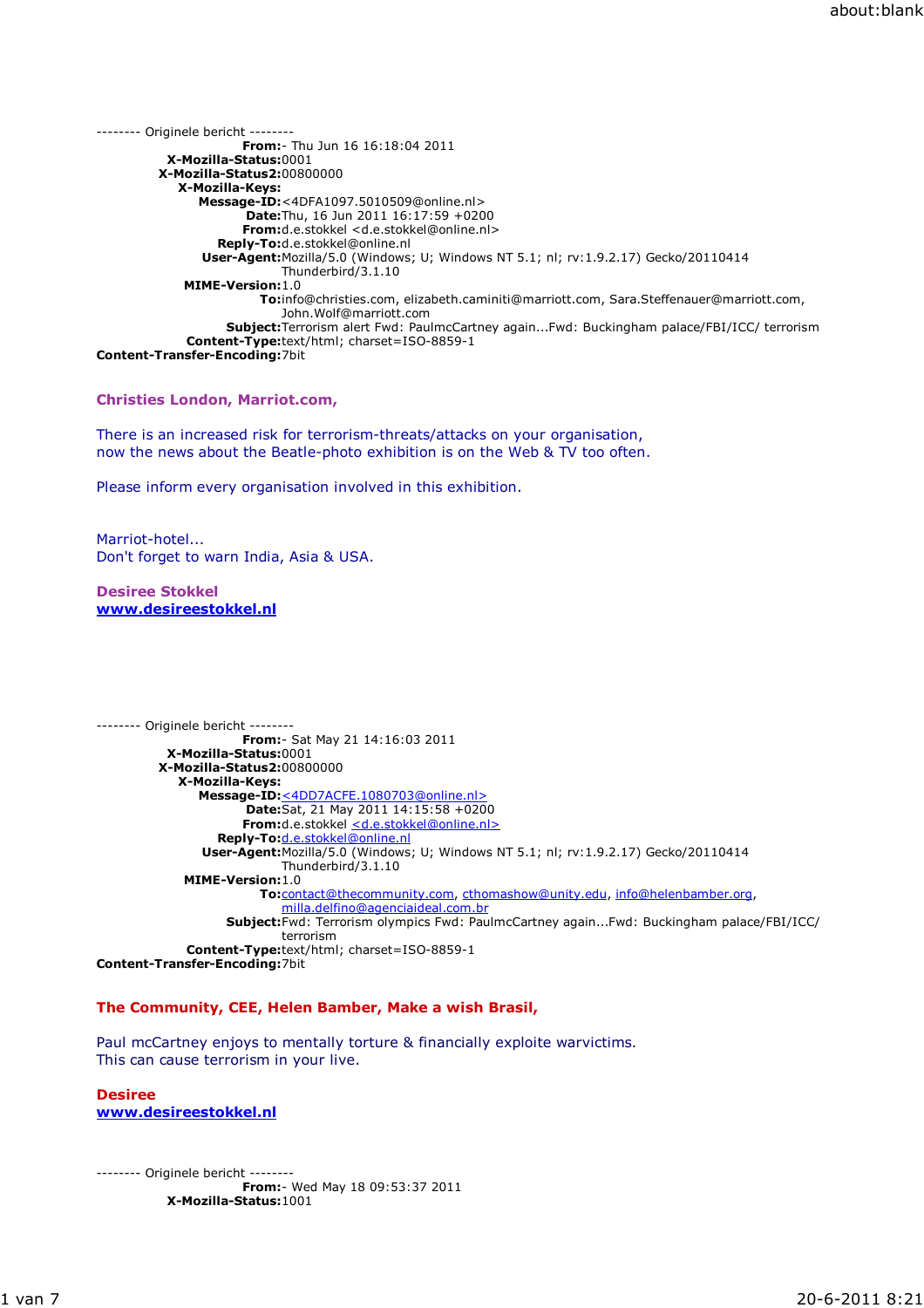| X-Mozilla-Status2:00800000                                                                                          |
|---------------------------------------------------------------------------------------------------------------------|
| X-Mozilla-Keys:                                                                                                     |
| Message-ID:<4DD37AFF.2070103@online.nl>                                                                             |
| <b>Date:</b> Wed, 18 May 2011 09:53:35 +0200                                                                        |
| <b>From:</b> d.e.stokkel <d.e.stokkel@online.nl></d.e.stokkel@online.nl>                                            |
| Reply-To:d.e.stokkel@online.nl                                                                                      |
| <b>User-Agent:</b> Mozilla/5.0 (Windows; U; Windows NT 5.1; nl; $rv:1.9.2.17$ ) Gecko/20110414                      |
| Thunderbird/3.1.10                                                                                                  |
| <b>MIME-Version:1.0</b>                                                                                             |
| To:fashion@bat1.com, info@team-2012.com, webeditor@royal.gsx.gov.uk, dip@mid.ru, paul                               |
| mcCartney <paulmccartneyshop@iforcegroup.com>, londonpress@stellamccartney.com,</paulmccartneyshop@iforcegroup.com> |
| mayor@london.gov.uk                                                                                                 |
| <b>Subject:</b> Terrorism olympics Fwd: PaulmcCartney againFwd: Buckingham palace/FBI/ICC/                          |
| terrorism                                                                                                           |
| <b>Content-Type:</b> text/html; charset=ISO-8859-1                                                                  |
| <b>Content-Transfer-Encoding: 7bit</b>                                                                              |

Heather Mills, Kremlin, Buckingham palace, London 2012team,

### Heather Mills,

Your fashion@bat10com email is still open.

You have changed your live.

Today you are a normal businesswoman with a normal lifestyle, next to PaulmcCartney. I sure hope you pay your bills, so angry people are not after you.

Today, you are not directly responsible for the fact that McCartney & Skevell enjoy to destroy Justice for warvictims...and want to take sides for warcriminals for reasons of fame & wealth.

I send you this email because you are involved in the Paralympics. I don't need to tell the Kremlin or Buckingham palace about the terrorism inherent to it.

But I do believe I need to explain something to you. The worst thing mcCartney ever could do was turn against me and takes sides for Obama.

Terrorism is not over now Bin Laden is death. In Yemen there are about 1 million very angry people who turn against the West. How many are there in Pakistan?

It wouldn't suprise me if there will be some kind of civil war in USA too!

Another problem is 'that David Cameron is a Very Happy Assasinator'. He can't wait to kill Kadhafi... The trouble is that Al Qaida knows 'that I turned to Buckingham palace for help in connection with me ICC-case',

which results in a more lawless position for the warvictims.

Africa is going to forward 'Many Asylem-seekers' to Europe, because they don't have acces to bombs. This will cause a civil war in Europe.

Olympics/Paralympics - transport sector - are a target for bombs. And I am not so convinced that the Police will be in time to remove all those bombs.....

Does Stella mcCartney still design the Sportswear for the Olympics?

When you have your life on the rail, Heather...you are welcome in my life.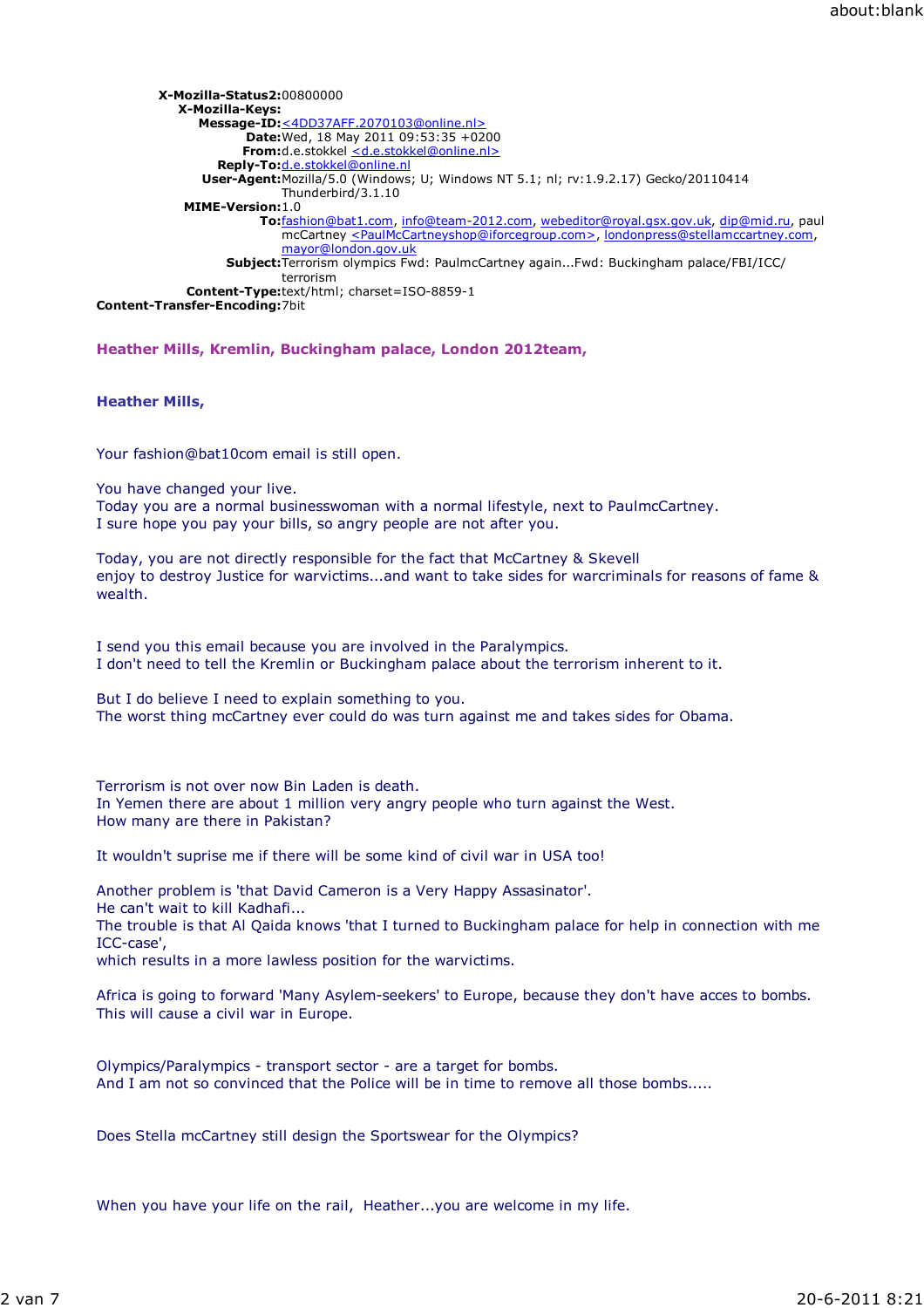And I do have a very small chor for you! There is a Patrick Stokkel participating in the Paralympics.

I have lost contact with my brother; he was educated in Childrens'homes...due to childabuse.

I don't know whether my brother is still alive or not; is disabled or not. Don't know if the Patrick that participates in the Paralympics is my brother.

My brother has a 2.5 cm birthmark on his left knee. Can you pay some attention to it...and if he's my brother: 'Will you send me an email to inform me about it'?

Desiree www.desireestokkel.nl

```
-------- Originele bericht --------
                      From:- Sun May 15 11:29:09 2011
          X-Mozilla-Status:0001
         X-Mozilla-Status2:00800000
            X-Mozilla-Keys:
               Message-ID:<4DCF9CDF.8040907@online.nl>
                      Date:Sun, 15 May 2011 11:29:03 +0200
                      From:d.e.stokkel <d.e.stokkel@online.nl>
                  Reply-To:d.e.stokkel@online.nl
                User-Agent:Mozilla/5.0 (Windows; U; Windows NT 5.1; nl; rv:1.9.2.17) Gecko/20110414
                           Thunderbird/3.1.10
             MIME-Version:1.0
                        To:paul mcCartney <PaulMcCartneyshop@iforcegroup.com>,
                            customerservices@jmecollection.com, customerservice@bravadousa.com,
                            londonpress@stellamccartney.com, webeditor@royal.gsx.gov.uk, dip@mid.ru,
                            press.release@china.org.cn, pressestelle@bundesnachrichtendienst.de,
                            Info@Farsnews.com, Info@OneVoiceMovement.org, Europe@OneVoiceMovement.org.uk,
                            otp.informationdesk@icc-cpi.int, nobelprize <cmi.helsinki@cmi.fi>,
                            comments@whitehouse.gov, comments@nobelprize.org, aihrc@aihrc.org.af,
                            admissions@londonmet.ac.uk, admin@nordoff-robbins.org.uk, info@abbeyroad.com,
                            mediainfo-uk@peta.org, ceo@vegsoc.org, fashion@bat1.com, bbcbreakfast@bbc.co.uk,
                            BBCWorldPressOffice@bbc.co.uk
                   Subject:PaulmcCartney again...Fwd: Buckingham palace/FBI/ICC/ terrorism
             Content-Type:text/html; charset=ISO-8859-1
Content-Transfer-Encoding:7bit
```
Paul mcCartney,Stella mcCartney ...and others involved in the consequences of of their behavior

## This email is for your daughter Beatrice.

## Forward it to Heather; she's entitled to receive it.

Did you throw away all the instructions for her Future, I gave you? Because 'you don't want to have anything to do with me ever again'!? Or, have you kept the handwritten notebook for 'the Goddess of the Ocean'?

Well, I trust somebody in Beatrice's Future will be wisely enough to make her study Science, while her father is dead..or is building terrorism/war together with her steffmother Nancy.

Oké...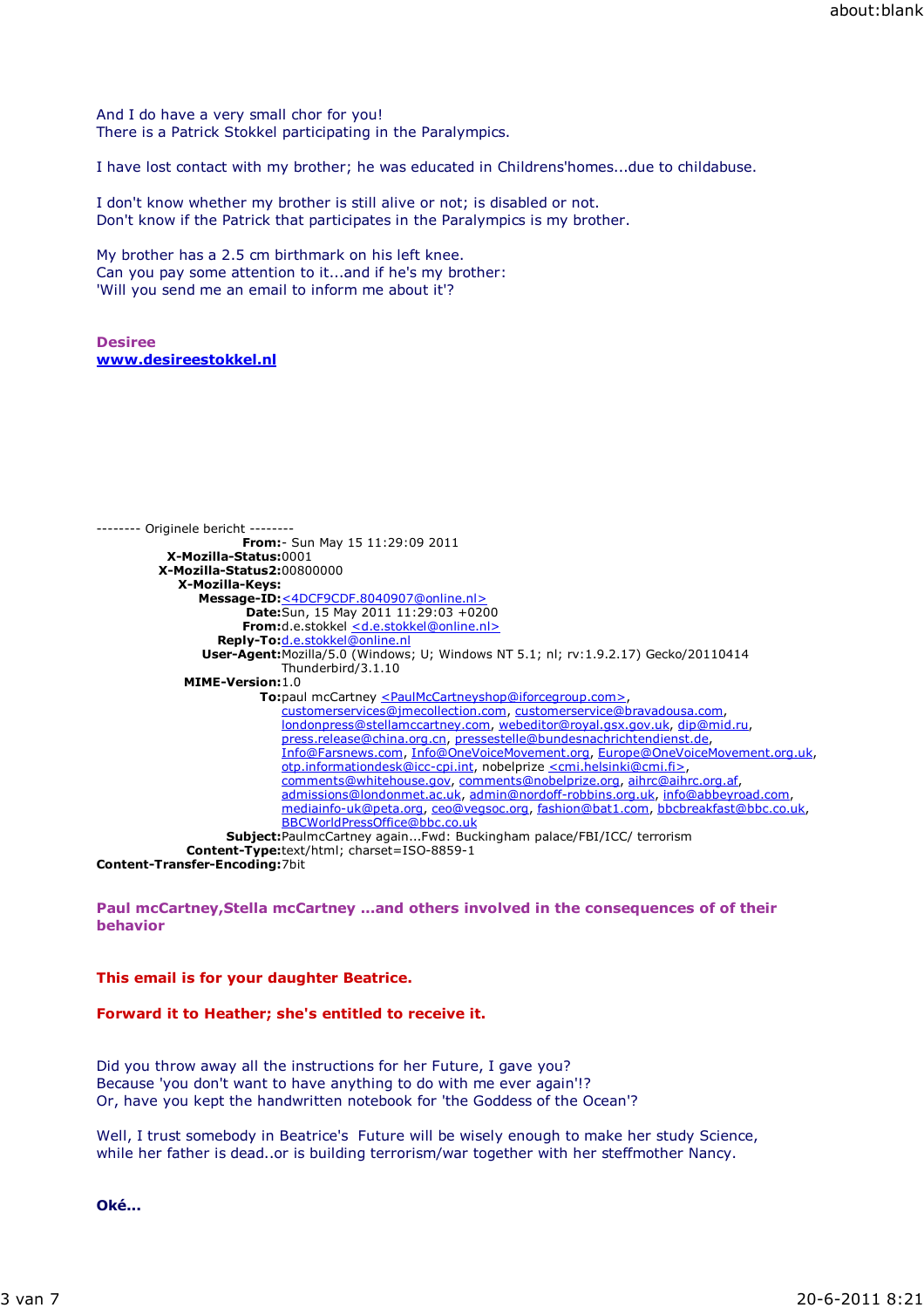# We are back to square 1

I didn't want you to marry Nancy Skevell in 2008 for the same reasons I don't want you to marry her today.

You both are rotten monsters who operate like Hitler-freaks. You only care for your VIP-status quo...and you make lawless-people die for it. You take sides for Presidents ...and so...for reasons of fame & money.

# I say this, because its still very clear 'that you don't care for Beatrice at all'.

## When you would have loved your daughter, you would have contacted me.

Sorted out all misunderstandings...and made sure 'that you & I level for Peace and Justice'. You would have made sure that the Int.Criminal Court would operate like a fair courtsystem, to build peace in the Middle-east and on the rest of Earth.

## But, what do you do?

You turn against everybody who wants you to build this type of peace. Or you misuse those organisations for your VIP-image, like Onevoicemovement. You are angry with me because I have warned people - organisations - about the terrorism danger you can cause in their lives....

You can't wait for the me to die; the sooner I am death the happier you feel!

And...

You present your engagement in Haute Couture showing of a 400.000 pound wedding-ring, While Al qaida knows 'that you are too much of a scrooge to help me with an official 10.000 euro loan...to help me turn ICC into a fair courtsystem'. Oké...'you stopped screwing eachother in front of the camera'.

Why has the FBI never stopped me? Because I try to write only the Truth. I want international Justice...and 'I am a rather good Future-bringer'.

When I would be Nancy's employer today, I would dismiss her. Not because she's a bad worker, NO...simply because she prefers terrorism above Truth & Justice.

I can't stop that marriage. But do you marry eachother for Love...or because your both enjoy to be 'Lovers in Crime'? I think the last, now you don't want to want Beatrice to live in Peace & Judicial systems.

#### And than your spoiled rotten children.

I have notices that Stella 'tries to be down to Earth at work'. But, she supports your Hitler-like practises, so she causes terrorism too.

Marry was an activist in favour of the Chinees Nobelprize-winner, while she doesn't yunderstand tha larger set of lines in China. What annoys me, is the fact that the Nobelprize Foundation has not been fair about China & HumanRights. China has explained in the EU 'that there are many Chinese people who actually may winn the Nobel-prize for Peace, even for violations of HRs in China'. The key-factor is 'that those Chinese not only critisize the CN-parliament & politicians, but are the Country-builders too'. They do protest against violation of HRs, but they try to set a good example for the people of China...by building new systems the country needs. Conclusion? Female Saint Marry...causes riots, terrorism....

You know I have always kept her 'low-profile' because she needed time to come to un understanding that her Arts 'cause hel'.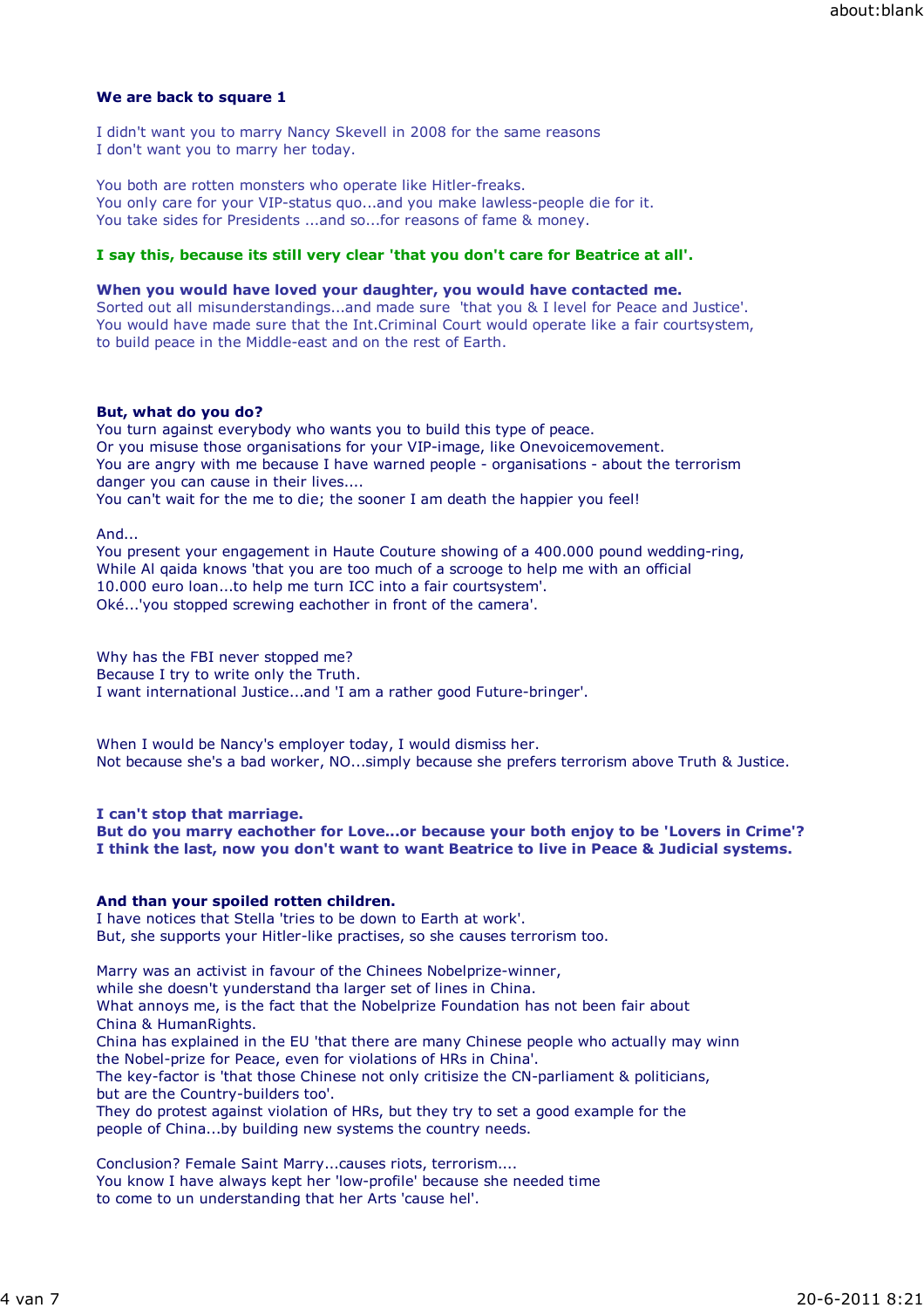But, now I am done with you...and those spoiled rotten monsters in your family.

I'am not behind my PC constantly...to warn people about you. Every now and than, when Earth is inflammable. Today it is...

### You and Nancy may only marry...after you have given me the settlement... I demand...for Peace & Justice. And don't think for 1 second 'that you can turn it into your private Haute Couture VIP-treatment'.

## And Nancy...

I have always thought of you as an intelligent woman. Still do. You are better educated than I am, have a much better business-position on Earth. Appearently you 'know how to work the USA-market', which demands knowledge.

But there's 1 thing you don't have...and that self-esteem in EQ. For an intelligent woman, your behavioral-patterns are disgusting..and criminal. You should have studied your History-lessons on WorldWar II better.

I think 'you should be ashamed of yourself'? You know...'you Americans can be too much of an American for the rest of the World'. Americans do have violent DNA in their skeleton!

Beatrice will know 'that you have manipulated her father into the wrong direction'. Why do you need that situation?

## Desiree Stokkel

```
-------- Originele bericht --------
                      From:- Wed May 11 10:36:53 2011
          X-Mozilla-Status:1001
         X-Mozilla-Status2:00800000
            X-Mozilla-Keys:
               Message-ID:<4DCA4A9F.8040302@online.nl>
                      Date:Wed, 11 May 2011 10:36:47 +0200
                      From:d.e.stokkel <d.e.stokkel@online.nl>
                  Reply-To:d.e.stokkel@online.nl
                User-Agent:Mozilla/5.0 (Windows; U; Windows NT 5.1; nl; rv:1.9.2.17) Gecko/20110414
                            Thunderbird/3.1.10
             MIME-Version:1.0
                         To:birgitta@this.is, khrafnsson@gmail.com, publicaffairs@ag.gov.au,
                            pressestelle@bundesnachrichtendienst.de, press.release@china.org.cn, dip@mid.ru,
                            svr@gov.ru, situationroom@africa-union.org, paul mcCartney
                            <PaulMcCartneyshop@iforcegroup.com>, customerservice@bravadousa.com,
                            londonpress@stellamccartney.com, bbcbreakfast@bbc.co.uk, spiegel@spiegel.de,
                            foreign@guardian.co.uk, BBCWorldPressOffice@bbc.co.uk, webmaster@indianembassy.nl,
                            Info@OneVoiceMovement.org, Europe@OneVoiceMovement.org.uk, nobelprize
                            <cmi.helsinki@cmi.fi>, comments@nobelprize.org, otp.informationdesk@icc-cpi.int
                    Subject:Buckingham palace/FBI/ICC/ terrorism/Paul mcCartney
             Content-Type:text/html; charset=ISO-8859-1
Content-Transfer-Encoding:7bit
```
Buckingham palace, Kremlin, China, Germany, Australia, India, ICC,

FBI, Paul mcCartney.... BBC, Guardian, Spiegel, Aljazeera...IMMI-iceland,

FBI, MTA & PaulmcCartney...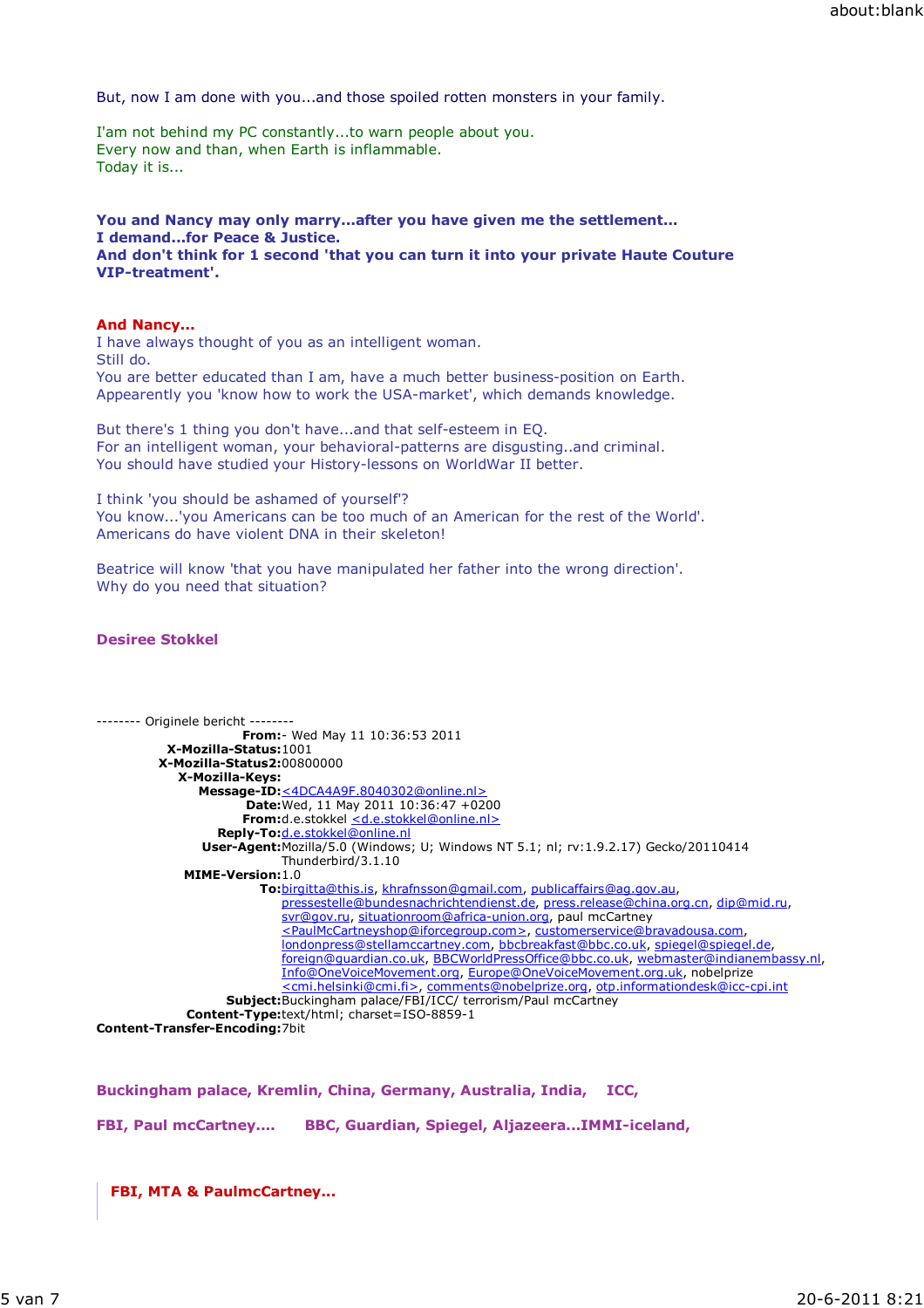FBI...

I have been right, haven't I? 'Al Qaida knows all about International law!

This brings me to the following pattern: Whitehouse has assasinated Bin laden for their election-campaign. Obama sabotages justice with in UN, EU , Nato & Int.Criminal Court. Paul mcCartney is rewarded for committing warcrimes in Israel, in my lawcase against NL within ICC.... And he's against the people of Palestina!

McCartney knows very well what evil-couple he & Nancy Skevells are; she's the big brain behind the Tell Aviv-concert, simply because he's too stupid for building strategies. I think that Skevell didn't want mcCartney to talk with me, before departure to Tell-aviv. I wanted mcCartney to work with security in a different setting, good for All of Us.

Palestina knows who I am.

They turned to ICC after they became familiar with my file, without succes.

McCartney didn't do anything at all for them; not even when he increased violence on their lives with his Tell-aviv-concert!

Later, mcCartney linked a Palistian-org on his website, what made the One-voice-movement close because mcCartney sabotages justice for war-victims.

Osama Bin Laden has announced in his farwell-message:'We will continue as long as the Palestinians are under threat'.

Palestine-Israel is a mayor warzone...next to explode in the Arab-countries.

Back to Obama, who is BIG friends with mcCartney...to make sure that I can't turn ICC into a fair courtsystem for 'all of us'.

ICC comes closer in the 'war against terrorism' whether Obama wants it or not. This implicates that mcCartney as hatred-monger against the Palestinians will come closer again too.

I seriously believe that monsters mcCartney & Skevell will cause BIG problems again, because the gossip-media talks about a wedding-ring of 500.000 dollar...

Al Qaida knows that I asked mcCartney for an official loan of 10.000 euro and his support to make ICC operate like a fair courtsystem.

But mcCartney only wanted to misuse me as a very cheap security-policy in Tell-aviv = he misused the trust Moslims have in my acts.

Where is this going to end?

Obama is on campaign, Skevell lies against the New York Transport Authority about the danger she causes...

Al Qaida is growing into legal inteligence ...and violence.

On top of this, Famous former-Nobelprize-winners are organized in TheElders. They are in NL complaining about the fact 'that NL doesn't do anything about HumanRights anymore'. Having dinner with Queen Beatrix, while she wants ICC to be a Lobby - & Assasinationcentre in hands of politicians.

ALL comes down to the fact that we have more and more wars on Earth, because of corruption between ICC & UN...

And not 1 politicians is prepared to end this situation.

We are moving forwards into smaller 'terroristgroups with smaller leaders', working from Palestina and surroundings.

FBI has never investigated on me in a nasty way. NL-police is too stupid to understand whats going on. but, we have a BIG problem in NL-parliament...that refuses to accept my ICC-case.